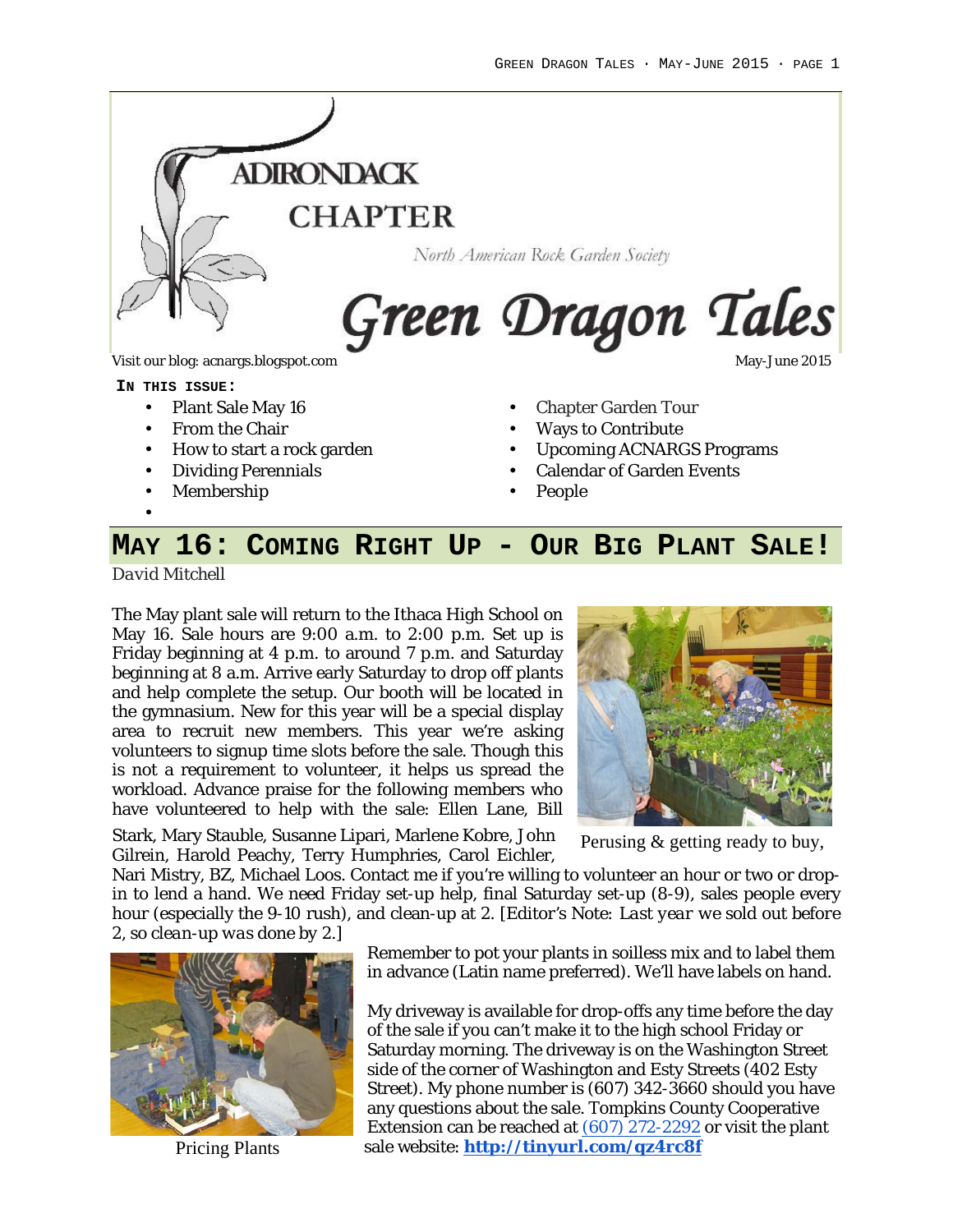Also remember, members receive a 25% discount on their purchases from our table. Since our membership runs the calendar year, you may not have renewed yet. An up-to-date membership list will be supplied at the sale and membership forms will be available so you may renew your membership at the time of your purchase. Anyone joining at the sale are eligible for the 25% discount.

### **FROM THE CHAIR**

#### *John Gilrein*

A lot of what gardening is about is hope and anticipation, just like what spring is about. Now that it's really spring (well technically it was last week, too, but it snowed at my home), we're looking forward to a lot of events. And looking forward to warm sunny weather and being outdoors without being clad in extra layers.

May 7 through 9 is the NARGS annual meeting in Ann Arbor Michigan, with several garden tours, interesting presentations from serious gardeners, plant sales, and camaraderie with fellow plant lovers. I know of several members from our Chapter, including myself, who are planning to attend.

May 16 from 9 AM – 2 PM is the annual Garden Fair and Plant Sale sponsored by Cooperative Extension,at the Ithaca High School. ACNARGS is one of the vendors; this is our largest source of revenue every year. It's always fun to see what our members bring, since we always have some unique plants not available from the other vendors. I always enjoy selling the plants, talking to our customers and fellow ACNARGS members. I hope you can donate some plants and shop at our table. ACNARGS members also get a discount at our table.

The Garden Fair is also a great place to begin your plant shopping for the 2015 season, with many local vendors selling everything from annuals and perennials, vegetable plants, to wildflowers, trees, and shrubs. Over 30 vendors will be selling plants this year.

June 20 is our annual garden tour event in the northern suburbs and rural area near Binghamton with 4 gardens. Complete information is included later in this issue of the newsletter (so be sure to read the whole newsletter).

August 15 is our annual picnic at Upper Buttermilk Falls State Park. The July/August newsletter will include details about that.

Our Plant of the Month (POM) is also about hope and anticipation. One of our goals is to expand the horizons of our members with interesting, and sometimes challenging plants. Even when I am the one to procure the plants, I enjoy seeing them arrive and then choosing my plant at the meeting. The hardest part about POM is finding a way to give everyone a fair shot at selecting their plant so at least some of the time you get to choose early in the selection process. We could make this easier by having only 1 plant species/variety per month, but I think that's less desirable than offering choice and variety. I understand wanting to get the first pick, and most of the time when we have several plant species for our POM, I want one of each! So your patience with choosing your POM is appreciated.

I consider myself an experienced and somewhat fanatical gardener, and I have killed several of my POM plants (if I kept better records maybe I would be able to say I've killed a dozen or 2). I don't think any one of us would have a perfect record with POM viability, except for someone who restricts themselves to predictably easy plants. So don't feel too bad if you have a mixed success rate. As I've walked through the garden in the last few weeks, I have enjoyed seeing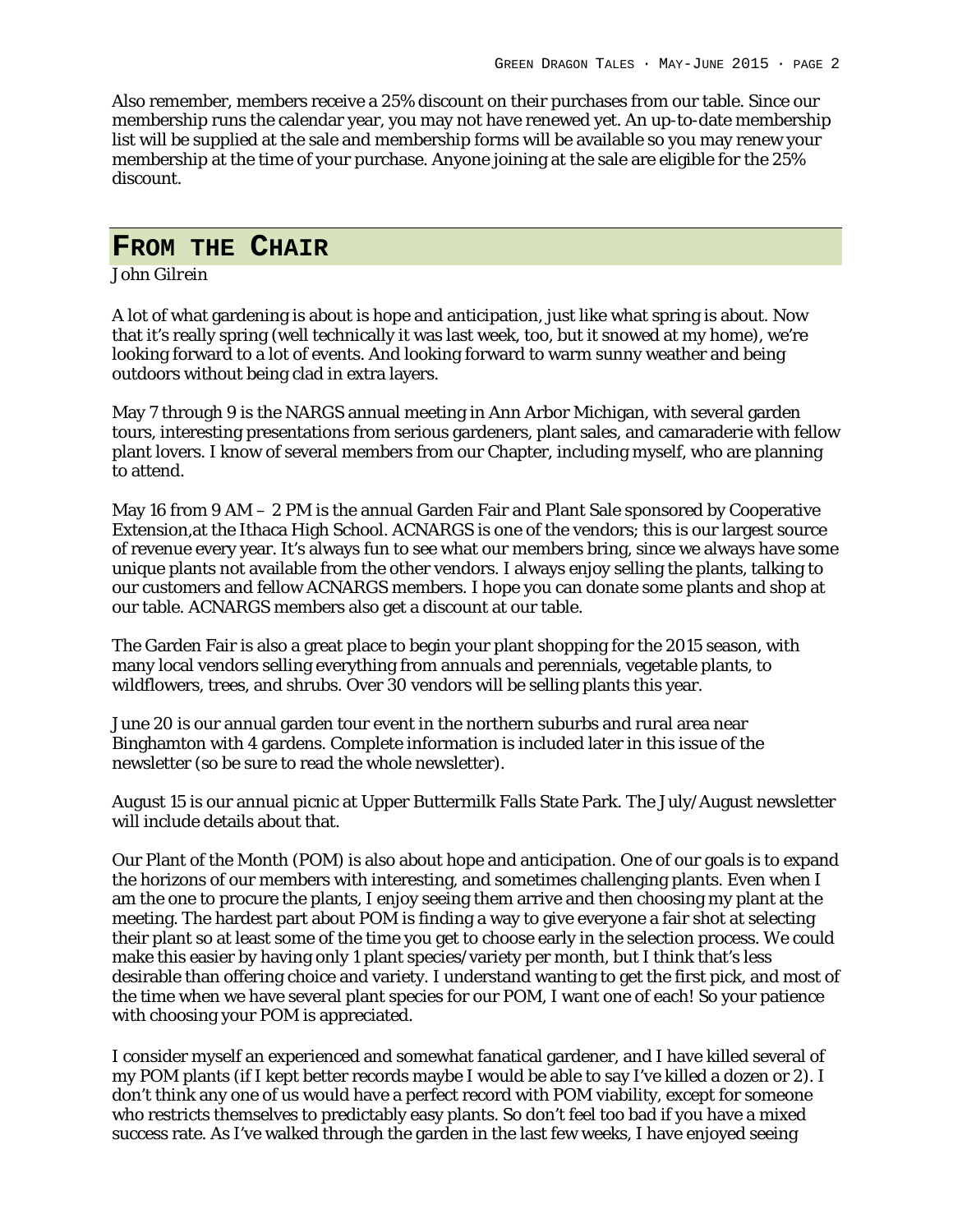several of the POMs of the past that are still with us (including dwarf Heucheras, Primula auricula, and Crocus) so there's good news, too.

I hope you can join our upcoming spring and summer activities. And thank you to the diligent fellow board members and others who contribute labor to run our meetings, provide seedlings, provide plants and labor for our plant sale, and host our garden tour.

Hope your garden is bountiful and has pleasant surprises for 2015!

John Gilrein, ACNARGS Chair

### **SPRING – THE GREAT DIVIDE**

#### *Diana Pooke*

*Reprinted by permission from April 2015 "Journal" of the Ontario Rock Garden and Hardy Plant Society, Chapter of NARGS; just-in-time-information for you to divide and contribute plants of all kinds to our plant sale!*

This is the time, in this part of the world, when gardeners, as soon as plants begin to show life amid the dross of early April, begin to assess their gardens and start writing humongous "to-do" lists.

So far we have survived the winter by pouring over seed catalogues and Seed Exchange listings and starting all those little "promises" and tending the resulting seedlings (or not depending on how reluctant or otherwise the seeds have been to germinate) and dreaming of getting out into the garden.

#### **Why do we divide?**

One of the first jobs to tackle is dividing those old clumps of perennials that have gone past their "best before" date. Most perennials benefit from division every two to three years to maintain health and vigour. Dividing perennials regularly will ensure healthy, vigorous plants that will continue to perform year after year. It also offers the opportunity to multiply your plants. **What to divide:** As Anna Leggatt reminds us we should **Divide when a plant looks good. Don't wait until the plant has run down to divide it!** I always mean to do this but, somehow, hacking plants apart in their full magnificence doesn't make it to the top of my "todo" list when so many others in the garden need salvaging. I invariable seem to wait until the signs of aging: when the centre of the plant has small leaves, few flowers, and weaker blooming stalks, becomes obvious! But it is not too late! I might end up with fewer really good divisions but dividing definitely gives the plant a new lease on life and leaves me with plenty of good divisions to donate to the **ORG&HPS Super Plant Sale**.

#### **What not to divide (or think twice before dividing)**

There are some plants that are best left well alone. The Ranunculacae family is famous for displaying deep resentment at being disturbed. Unfortunately this family contains some of our most ornamental perennials such as Hellebores, Delphiniums, Clematis, Aconitums, Pulsatilla, Troillus and Aquilegia. If you absolutely have to move or divide a mature plant from this family do it as early in spring as is possible, and make large divisions and be prepared to wait, and wait while they sulk and re-grow their root systems (sometimes for years). These plants are often best propagated from seed or moved while at the seedling stage.

Peonies (who used to belong in with the Ranunculacae) are best divided in Fall. However, if push comes to shove, they can be divided in Spring but will sulk even longer than is usual.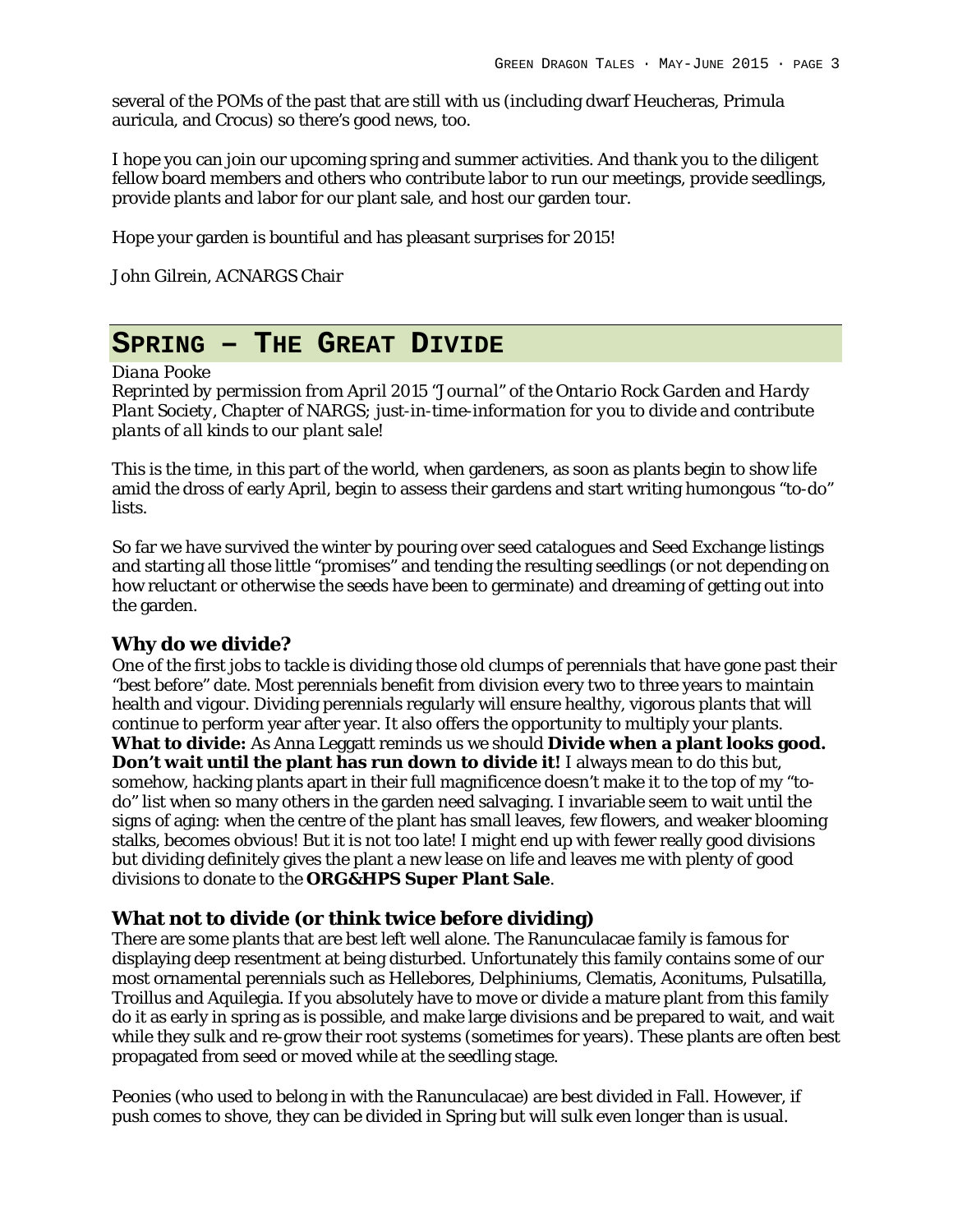Sub-shrubs such as Lavender, Perovskia, Iberis, Aethionema, Leontopodium, sage and thyme etc. are best propagated by cuttings or from seed. A few other Biennials and perennials that are best not divided are: Digitalis, Lathyrus latifolius, Eryngiums, Verbascums. Lupins and Delphiniums are best propagated by cuttings.

#### **When to divide**

Division is most successful when the plants are not in active growth. The best time to dig is in the **spring just before peak daffodil season**. This ensures that you divide in cooler weather. Digging on cloudy days is also a good idea but not essential early in the year.

The rule of thumb is to divide Spring and early-summer flowering plants in the Fall and late summer or Fall flowering plants in the Spring. However, our climate has something to say on that subject! For example; European sources will tell you to divide primulas after they have flowered, but in our climate where primulas flower later and sun intensity and heat can be severe, even in late Spring, dividing them in the cool weather of early spring, is probably a better bet.



Likewise, experts recommend that some Spring ephemerals such as trilliums be divided in the fall but as many of these plants go completely dormant and disappear by late spring, who remembers where exactly they are by September? General experience in our area seems to be that trilliums are just fine when divided in early spring just before or even during flowering.

**How to divide** This is largely dependent on the structure of the plant – specifically

what kind of root system it has. There are basically five root types: roots that form clumps, surface roots, underground running roots, taproots, or woody roots.

**Offsets**: To divide a plant whose roots form offsets (small plants growing at the base of a larger one), snap the connection between any of the sections to obtain a piece with ample roots and three or more growing points. Some denser clumps may have to be cut apart. Examples: Echinaceas (purple cone flower) Hostas, and Coreopsis.

**Surface roots**: Some perennials have roots that run on or just below the surface of the soil. They form new crowns and roots when they reach open spaces or make contact with the soil. If you cut between any of the stems, as you would cut a piece of sod from a lawn, you will have a division with its own stems and roots. Examples: Monarda (Bee Balm), Rudbeckia (black-eyed susans), creeping sedums, creeping veronicas.

**Taproots**: Taproots can be divided by using a sharp knife to slice down the length of the root. Every piece that has at least one eye, some of the taproot, and a few side roots is a viable division. Examples: Platycodon (balloon flowers) Asclepias (butterfly weeds) Euphorbia polychrome (cushion spurge) Oriental poppies.

**Underground running roots:** Underground running roots can develop suckers as they grow beyond the shade of the mother clump. These suckers can be cut away from the main plant, or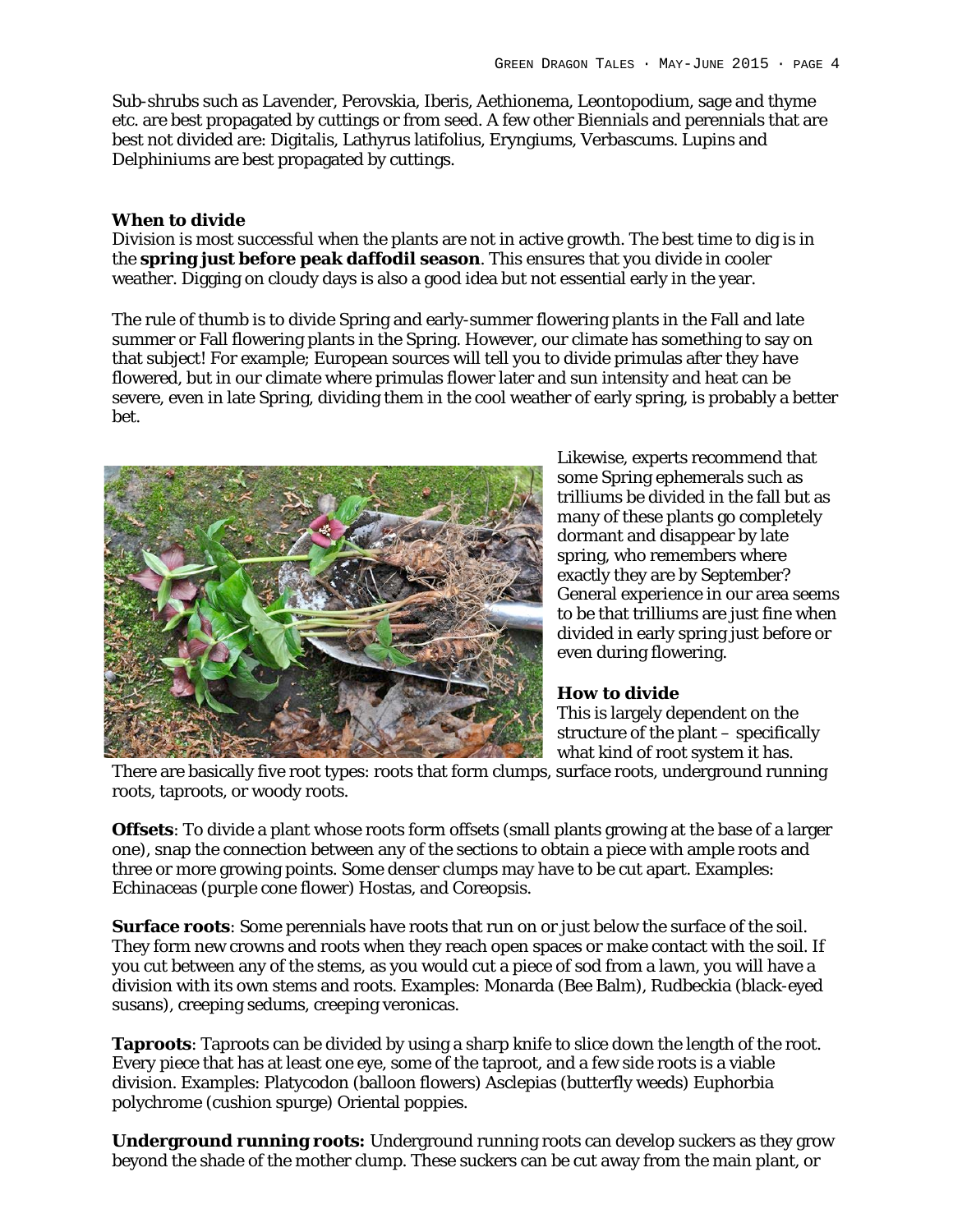you can dig up the main plant. Examples: Japanese anemones, Ostrich fern, Macleaya (plume poppies), Solidago, Helianthus (perennial sunflowers). Be kind to new gardeners and limit the number of these that you donate to the plant sale. There are some awful thugs among this group and if the plant is a problem in your garden, it's going to be a problem for somebody else!

**Woody roots** are best not divided. Use other means of propagation

Keep only the healthiest pieces of your divisions. If you wait until a perennial is declining, has a dead center, or has pest problems, be sure to replant only the healthiest pieces. Usually these are the outside sections.

#### **Aftercare**

Plant divisions as soon as possible and water them in well. Alternatively pot up individually to build up size, overwintering pots in a frost-free environment.

**Grasses:** Spring is the time to divide and plant warm-season grasses such as Miscanthus, Sporobolus, Panicum, Pennisetum, Molinia, Schizachrium, Hakonechloa. Cut back around mid May to  $6 - 8$ ". Grasses can be very tough but fortunately they aren't particularly sensitive to being hacked to pieces. Pick axes do a good job in getting large clumps out the ground, and to sub-divide I find a pruning saw to be the best implement.

Cool-season grasses such as Helictotrochon, Calamagrostis, Chasmanthium and Millium, come into growth early in the season (sometimes very early). With these a sharp spade or knife is usually sufficient to divide the clump, discarding all the dead bits.

**Snowdrops:** After they have finished flowering and before the foliage disappears is the very best time to divide Snowdrops. They re-establish quickly and very successfully. The time for dividing Snowdrops **"in the green"** happens just in time for Spring Plant Sales! This is the best time to divide your snowdrops and the best time to buy snowdrops.

**Rhizomatous Iris**:The optimal time for dividing rhizomatous iris such as tall bearded, Intermediate and standard dwarf iris is when they enter dormancy about six weeks after they flower (around July). Dead roots are discarded and just the plump ones retained. If divided in summer they have time to re-establish their roots before fall. However, dividing in spring is a perfectly viable alternative.

References: Fine Gardening Issue 97, Dividing Perennial Plants; RHS Advice: Dividing Perennial Plants

## **2015 MEMBERSHIP: RENEWAL REMINDER**

Have you renewed YET? Members enjoy a 25% discount on plant purchases at our sale table at Garden Fair. For only \$10 (\$15 for family membership) you can renew at the sale and receive the discount. What a deal! With the year barely over we still have a lot of great programs to come – garden tours, August member only sale, picnic, and 3 speaker programs – coming up.

## **NEWS FROM NARGS**

#### *Bobby Ward*

There are two recently posted Books of the Month on the NARGS Web site—one on botanical art and the other on hardy Cypripedium. You can find these reviews on the Web site under "Plants." Or click here: https://www.nargs.org/book-of-the-month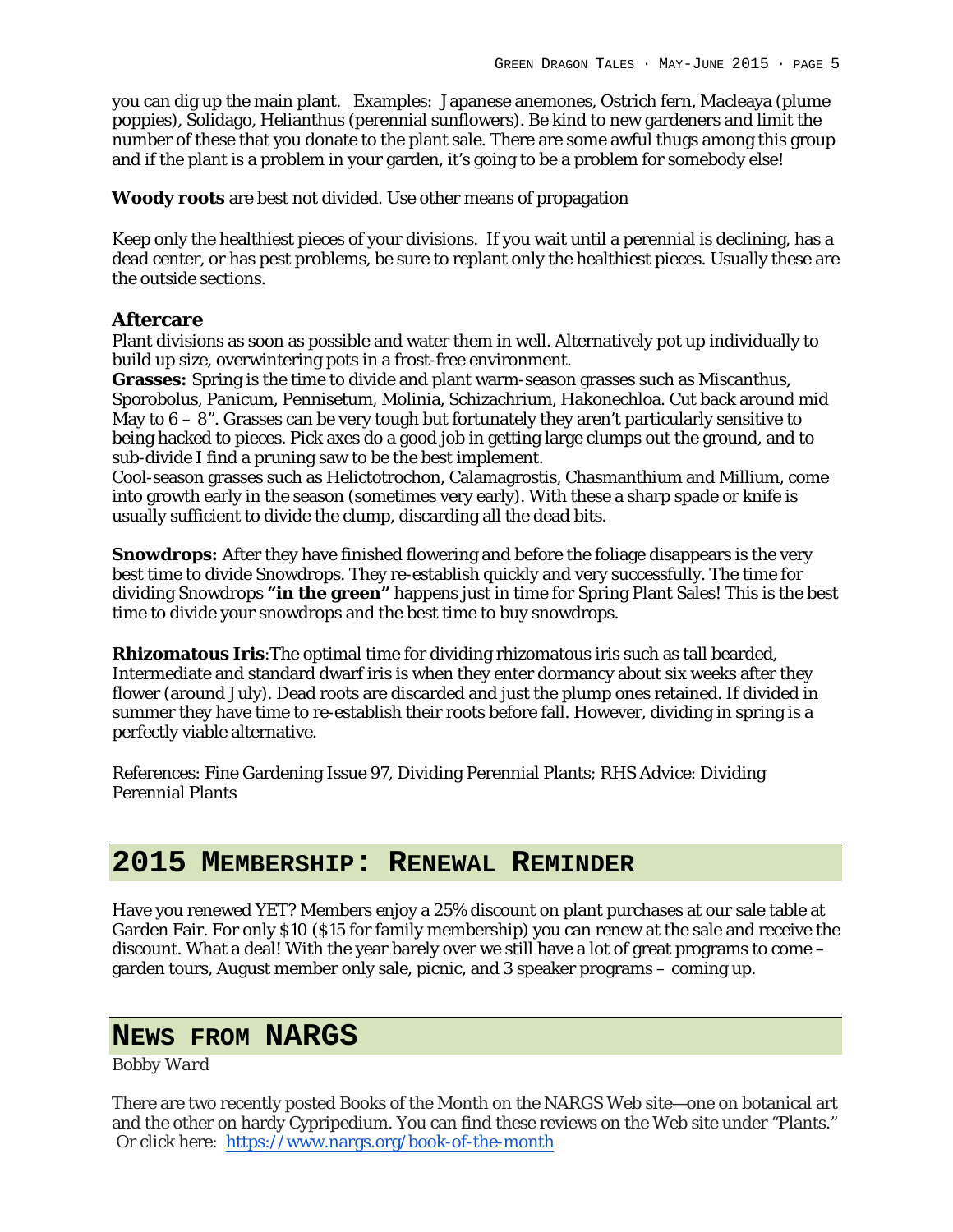# **MAKE A DAY OF IT: OUR JUNE 20TH GARDEN TOUR**

*John Gilrein*



Save the Date! June 20, 2015 we will have garden tours of 4 private gardens in the Binghamton area. The gardens will all be close to Exits 6 & 7 off Interstate 81, and within a short drive of each other. Our 2015 garden tours promises to be an interesting day with diverse gardens.

Left: A snapshot from last year's tour to Cazenovia

#### **Here's the info you will need about the Gardens on Tour:**

#### **Schedule**

**09:30 AM - Karen Anderson, 52 North Brotzman Road, Castle Creek, NY** Karen and her husband have been the stewards of their hilltop since 1976. Landscaping and food gardening have been done organically, and designs have been made with the welfare of wildlife and the environment in mind. Unfortunately, Karen didn't learn until fairly recently of the environmental importance of planting natives, so there are plenty of mature exotics such as Japanese yews, Colorado blue spruce, Chinese euonymus, English holly, Asian buckthorn, and Vietnamese pear that were planted before her enlightenment. However, it has been exciting to incorporate gorgeous and underutilized natives to the gardens as replacements and additions. These include ninebark, shrubby St. John's Wort, milkweed, dogwoods, blueberries, sweetspire, sea oats, American dropmore honeysuckle, and cup plant. Karen was flattered and more than happy to share with interested folks what is growing at Toad Road: a small hosta garden, foundation shrubbery, 2 perennial flower islands, an herb garden, vegetable gardens, and a mown path through a 10-acre field of dogwood shrubs, Viburnum, wild strawberries, and nesting bluebirds.

#### **10:45 AM - Mary Matwey, 7 Heights Court Binghamton NY**

The Matwey garden is situated on approximately 1/2 acre of reclaimed swampland. The Matweys purchased the home in 1976 and after renovating the house to accommodate the family, they set about renovating the garden areas. The garden beds have been amended with yearly additions of compost, leaf mold and additional soil raising the planting level to facilitate drainage. Over the years Mary traveled throughout the New England and Mid-Atlantic states visiting gardens ever watchful for unique ideas that could be used to enhance her gardens. From a private garden tour in Westchester County, NY came the windowpane fence and gazebo panels. A tour of NY Botanical Garden provided the vision for her allee of *Betula nigra* "River Birch". The Plantations at Cornell University provided the idea for the pergola on the deck which supports a *Campsis x tagliabuana* while the pergola in the vegetable garden will support the climbing rose bushes as seen at Matterhorn Nursery in NY. A private garden in NH urged her to create the hypertufa planters in her rock garden, while the use of stone walls to create garden terraces came from The Fells in NH. She has a love/hate relationship with her heather gardens, but fortunately her Hemerocallis border is there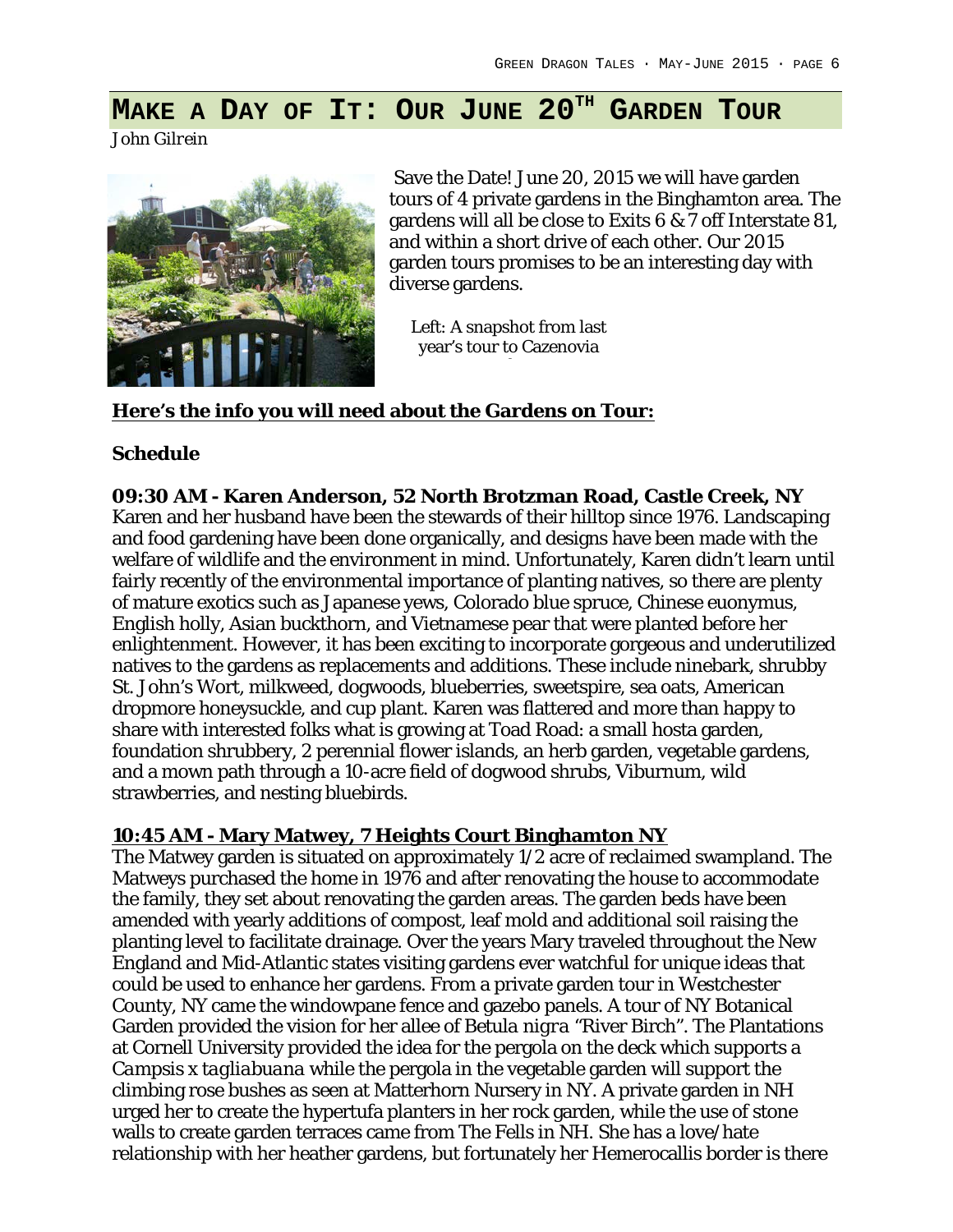to soothe her soul. Many arbors and vertical supports are used to expand the growing area above ground level, which she feels is the key to making the most of a small garden.

### **11:45 AM – Lunch – bag lunch at Lee Nelson's, or fast food on Front Street**

### **12:30 PM - Lee Nelson, 8 Peer St. Binghamton NY**

Lee strives to create the gardens of her childhood in the south on England. This has led her to an impossible dream, but has provided a lifetime of joy. Lee's career in horticulture has allowed her to nurture her love of plants and teach others along the way. Having curated and designed gardens for others, she is now playing on her own plot, her only real claim to fame being "I have killed off more plants that most people knew existed." Her garden today reflects her many trials and experiments, hence an eclectic collection of alpines, perennials, and trees and shrubs. The annuals and tender plants are confined to pots scattered around the garden. Her mantra is, and always has been, "you have to grow them to know them."

**01:45 PM - Camilla MacLeod, 1163 Chenango St. Binghamton, NY** Camilla's garden began 70 years ago as a Broome County victory garden, with pigs and chickens during World War II; perennials, trees and shrubs were gradually added. Camilla's father's "obsession" with daylilies lasted many years until he hit his 80's and then it was her turn. She has a habit of acquiring "too much 'stuff" – antiques, cats and plants. When you see her garden, you will know what she means.

### **Garden Tour Etiquette etc.**

Arrive and depart each garden on time. Don't bring pets or children. Rest rooms may be available, but consider finding rest rooms on the drive to the gardens and on the lunch break. Consider printing maps & directions unless you have a GPS.

### **DIRECTIONS**

From Ithaca, the first stop is 40 miles and 56 minutes; from Syracuse, the first stop is 66 miles and 64 minutes, driving time is without traffic. Directions start from driving south on Interstate 81.

- 1) **Karen Anderson,** 52 North Brotzman Road, Castle Creek, NY 13744 Get off Interstate 81 at Exit 7 Castle Creek and go LEFT. Go under 81 and make the first right on Hill Road and go 1.2 miles to Brotzman Road and go LEFT. Go 0.8 miles north on Brotzman Road to 52 N. Brotzman on the RIGHT.
- 2) **Mary Matwey,** 7 Heights Court, Binghamton

Go back to the Castle Creek interchange on Interstate 81. Take 81 South to Exit 6 [Front Street]. Go LEFT on US 11, then go right at the light onto Front Street. Go 1.5 miles to the Comfort Inn and go RIGHT onto N Morningside Drive. Go LEFT at the fork onto Circle Drive, then immediate RIGHT onto Heights Court.

- 3) **FAST FOOD etc.– there are ample fast food stops, gas stations, and grocery stores between Garden #2 and Garden #3 on Front Street.**
- 4) **Lee Nelson**, 8 Peer Street, Binghamton Go back to Front Street and turn LEFT. Stay on Front Street for 2 miles and go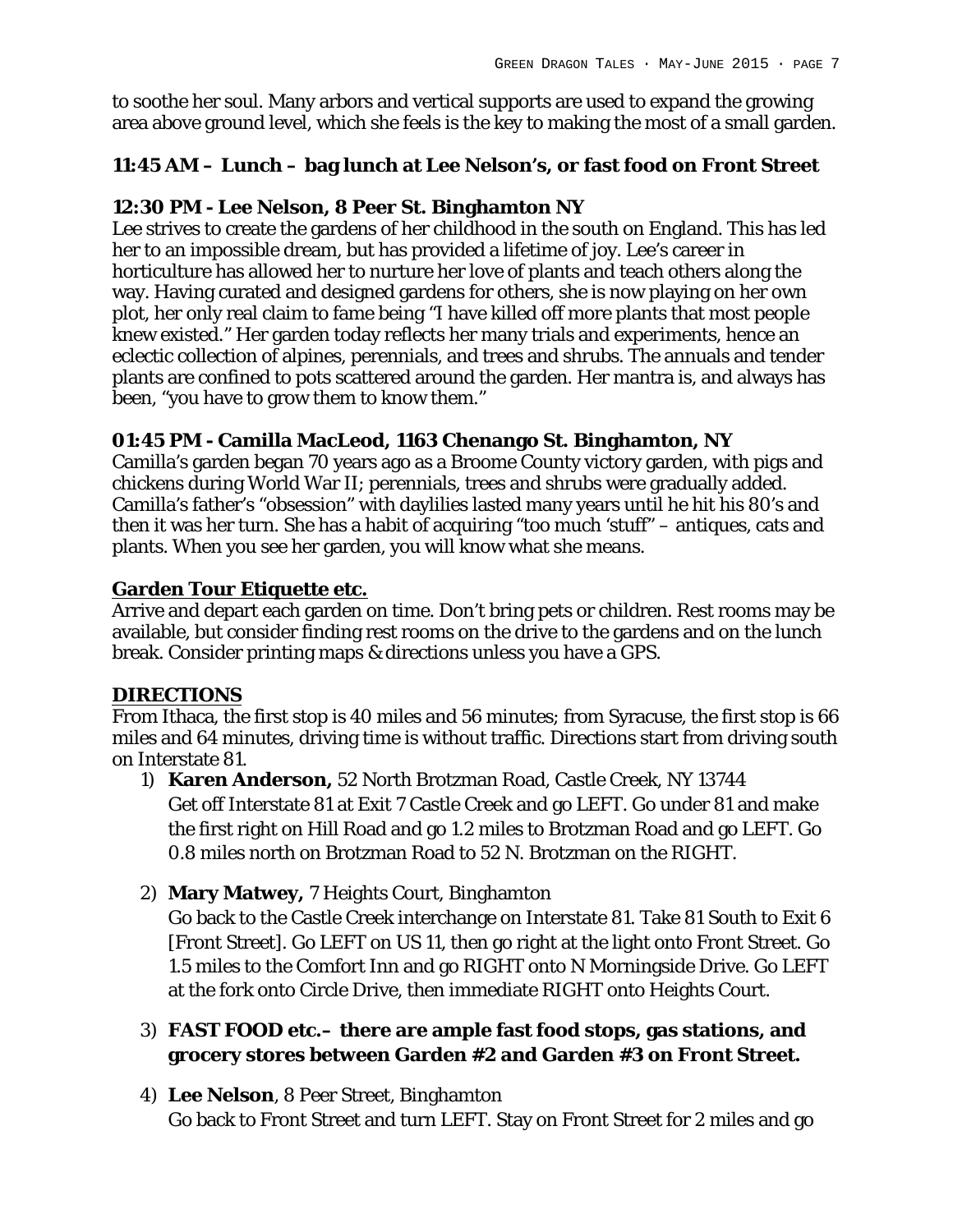RIGHT on NY 12A for 0.8 miles to Kattellville Road. Go LEFT on Kattellville Road for 0.7 miles to Peer Street. Right on Peer Street.

5) **Camilla MacLeod**, 1163 Chenango Street, Binghamton

Go back to Kattellville Road, go LEFT 0.7 miles to NY 12A. Go Left on NY 12 A across the Chenango River. Take first RIGHT after the river onto West Service Road (don't get on Interstate 88) and go 0.5 miles to Chenango Street. LEFT on Chenango Street 0.7 miles to 1163 Chenango Street. Park on side of road or in school lot across the street.

#### **OPTIONAL EXTRA STOPS**

**Cutler Botanical Garden** 840 Front Street, Binghamton. Small botanical garden

**Chenango Valley State Park**, NY Route 369, Chenango Forks **Stony Hill Greenhouses,** 3801 Brady Hill Road, Binghamton (NOTE: this is the Town of Binghamton, not the city of Binghamton). Small private nursery run by a former ACNARGS member.

**Tioga Gardens,** NY 17 C, Owego, NY. Large nursery close to NY 17.

## **HOW TO START A ROCK GARDEN**

*John Gilrein*

**Climate:** Probably the first step is understanding your climate and your site. In our area of Central/Southern Tier New York, we get about 40 inches of precipitation annually, measured as rain. Perhaps a little more precipitation north of Syracuse due to lake effect, and less south and west. Our precipitation is fairly evenly distributed throughout the year, with no distinct dry season. We have a modified humid continental climate with warm to hot summers, cold winters, and frequently have moderate to high humidity. A perfect climate for growing trees and perennials, not so perfect for rock gardens. Compromises are necessary for having a rock garden, unless one is moving to 8,000 feet high in Colorado.

**Site selection:** for site selection, a few things to avoid are a basin where cold air settles, a site with heavy shade, a site with greedy tree roots, a wet site, and heavy clay soil. The latter two could be overcome by building a raised bed on top of the site. An ideal site would be an area with a slope facing east or north. South or west facing will mean more intense sun and faster drying. Generally, one wants little shade from trees, but early morning and later afternoon shade are fine. Sandy, rocky or loamy soil will require the least soil modification. Unless one is planning extreme modifications to the site (e.g. chopping down trees), one should choose plants suited to the site.

**Choosing plants:** for a hot, dry exposure, xeric-adapted plants would be best suited to the site like Mediterranean plants, cacti, plants from a steppe climate. This would include lavender (Lavandula), claret cup cactus (Echinocereus triglochidiatus), Yucca, Santolina, and Euphorbia myrsinites. Many rock garden plants would adapt to such a site with some irrigation. A northern exposure could accommodate Saxifrages and alpines susceptible to heat. Knowing a plant's provenance (place of origin) is most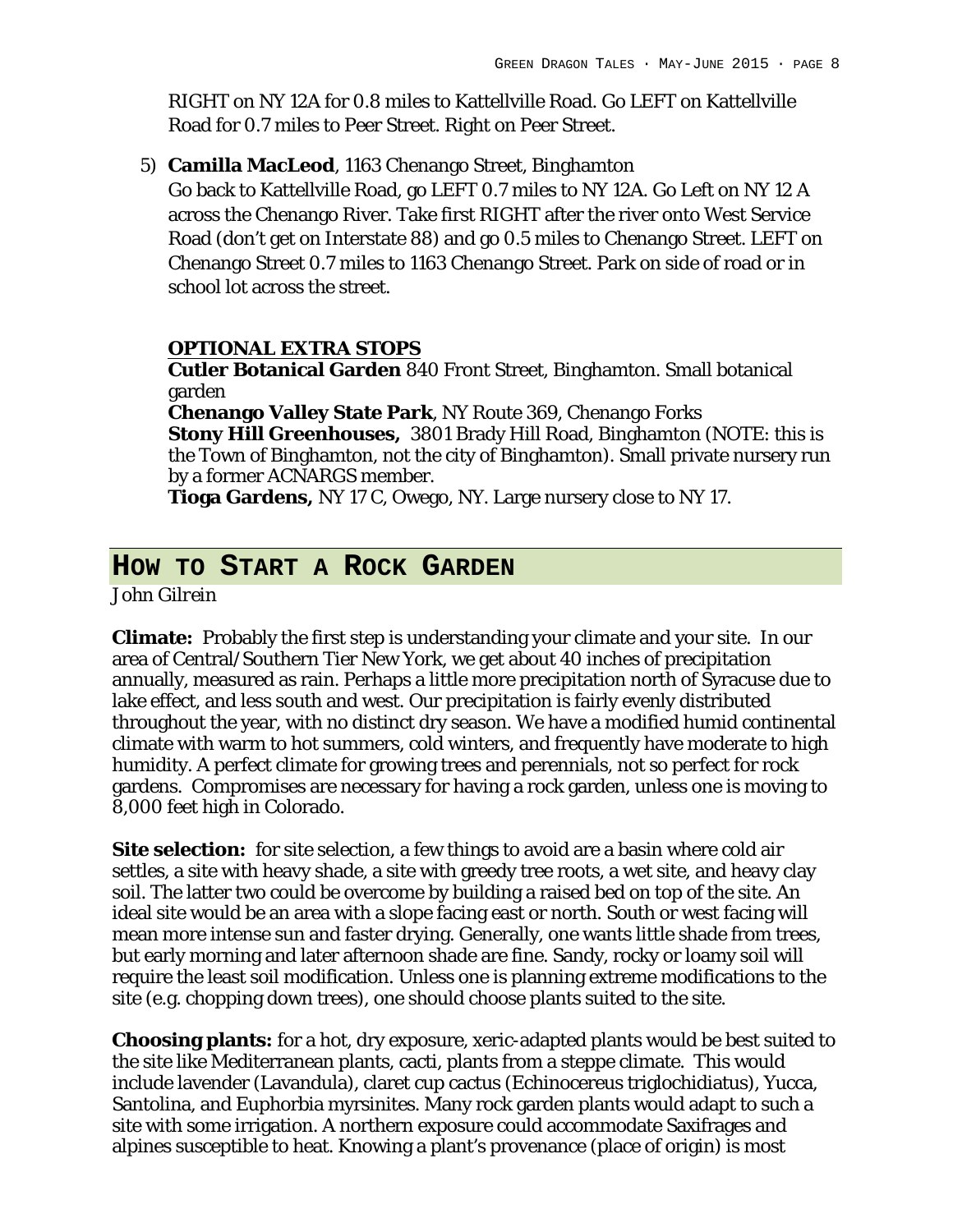helpful in siting a plant in the garden. If your rock garden is shady, you may need to plan for woodland plants and ferns rather than alpines. If you don't want to modify the soil, you may need to settle for using short perennials, annuals, and bulbs rather than more alpine like plants. One could still create a rock garden effect without using alpine like plants.

**The Rocks:** we do live in a great area for rocks. Out native rocks (except perhaps for a few of us who live near the Adirondacks) are sedimentary rocks that are relatively flat and have bedding planes (layers). Limestone and sandstone (including bluestone) are easier to work with than igneous rocks like granite and gneiss. If you're ambitious, you can bargain with neighbors and pick rocks out of old rock piles in farm country, or make a deal with a farmer to mine rock piles on a farm. I made a deal with a local farm to borrow the beater pickup, mine the rock piles, and drive the rocks home for around \$75. Or have the quarry or hardware store drop off a pallet of rocks to save labor. Try to stick with one type of rock for a garden (i.e. don't mix granite and sandstone). Get the biggest rocks you can afford and manage. Moving rocks takes time, but large, heavy rocks can be moved using levers and rolling rocks on logs. A great deal of caution is necessary to avoid crushing fingers and rolling boulders onto garden treasures. It's good to have a helper and wear heavy gloves when moving rocks. My rock garden started as rows of retaining walls made by whatever rocks came out of the barn foundation, and I'm slowly replacing the rounder igneous rocks with limestone (trying to follow my own advice!).

**Rock Placement:** the rocks need to be placed with the layers (bedding planes) oriented the same way. You want the rock garden to look natural, not like Victorian garden bedding. The rocks can be oriented so they are flat, tipped slightly into the slope (ideal position), or positioned nearly vertically to create a crevice garden. Rocks need to be buried deep enough to be stable, especially those you might walk on while weeding and planting. You don't want wobbly ankle breakers. It's good to aim for burying rocks to about 2/3 of their depth to ensure stability. Rocks could be positioned to give the impression of layers of exposed bedrock, or placed more randomly.

**Soil Modification:** here I'm going to assume the plan is a standard rock garden, and not a shady woodland rock garden. A standard textbook rock garden soil mix is about 1/3 loam, 1/3 crushed stone (chippings)/gravel, and 1/3 organic matter. I would suggest substituting sand for the organic matter. Organic matter breaks down over time, and matter also supports fungi, which may be pathogenic and kill some of your plants. It's usually a bad idea to add sand to clay, so if you have clay soil, you may want to build a raised garden on top of it or replace the soil with loam or sand. Unless you want to grow ericaceous plants, alkaline sand and limestone chippings are fine. Mix the soil amendments into the soil thoroughly (this could also be done before rock placement). The chippings or gravel could also double as your rock garden mulch; the mulch should be compatible in appearance with the rocks (contrasting mulch is not advised unless you're going for shock value).

Fairly moisture retentive soils work well in either greenhouses (where it doesn't rain) or Colorado (where Penstemons grow in clay soil and it hardly rains) but don't work well here with our wet winters. The soil mix can be adjusted based on the needs of what you plan to grow. One could create a coarser scree mix at the top of the rock garden and a more moisture retentive mix at the bottom. Many rock garden plants need some air at the roots and can't abide compacted or saturated soils. The ideal is enough moisture retention to not require much irrigation, and plenty of drainage to keep the plants happy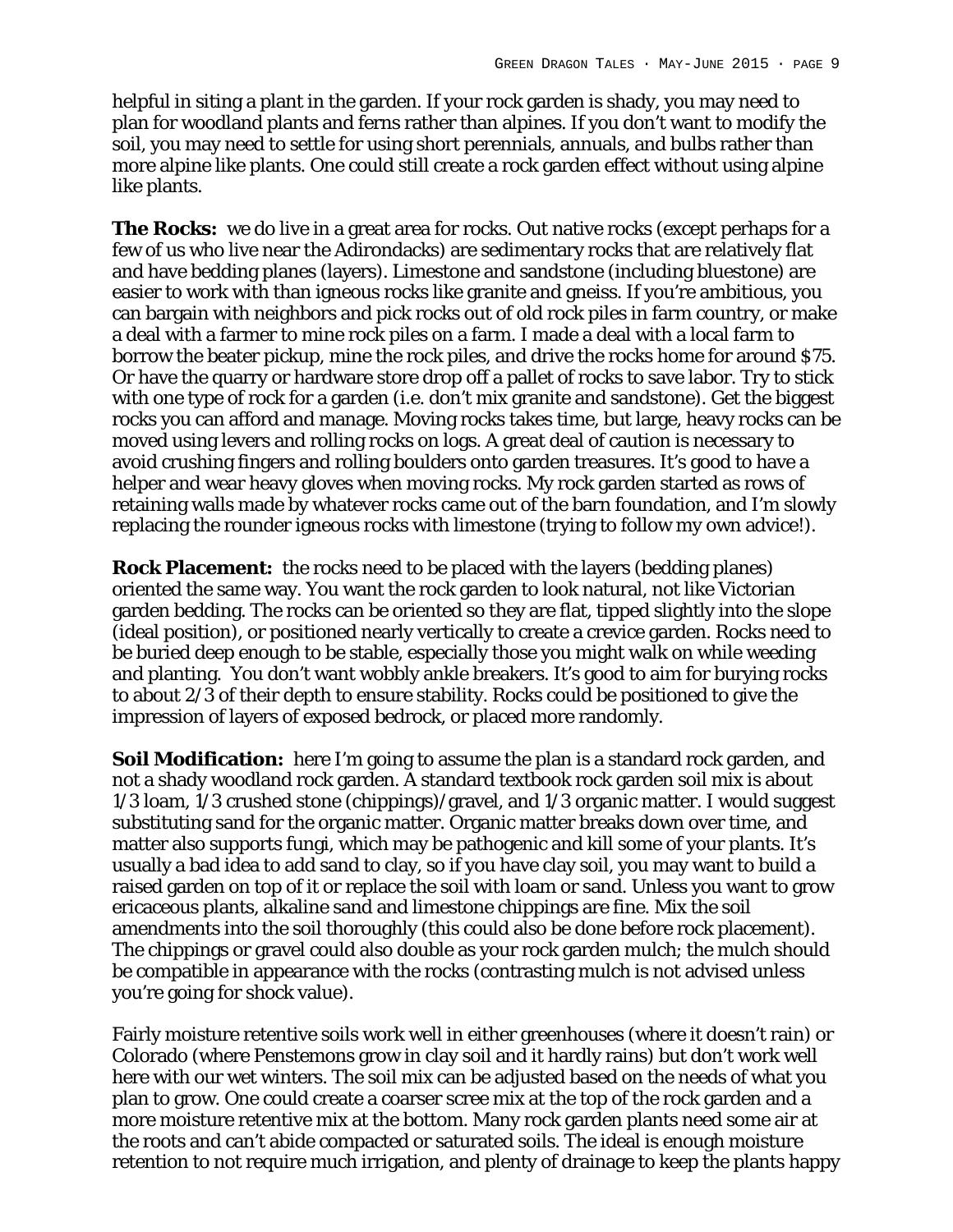and avoid saturation, and get the plants through the cold season. Many rock garden plants are happy with neutral to slightly alkaline soil, so this is a good pH goal.

**Planting:** I really like the idea of a layered and varied planting, incorporating bulbs, alpines, dwarf perennials, dwarf shrubs, dwarf conifers, and perhaps annuals for a longer season of interest. I can't imagine not having spring bulbs and dwarf conifers in my large rock garden; they really extend the season of interest. Planting should be done before hot weather (April to mid-May) or at the end of summer (September). After planting, mulch with an inch or two of chippings. Some (including me) like to remove most of the organic potting mix from potted plants before planting into the garden, with the idea of getting the roots into the native soil.

**Maintenance**: annual maintenance includes: Spring - removal of fallen leaves, dead plants, any plant outgrowing its site, top dressing with mulch; late Spring through late Summer- planting new plants, watering new plants, and watering during extended dry spells; early Autumn – planting bulbs, removal of fallen leaves, and top dressing with mulch; Winter – perusing the nursery catalogs and choosing new plants, and/or ordering NARGS seeds to start your own plants. Of course, one still needs to weed, but having stone mulch and very well drained soil limits weed growth and facilitates weeding. After years of amending the soil in my rock garden, the soil is now closer to ideal rock garden soil and a few plants are self-sowing. If you have open spots in the garden, you could sow seeds in the fall, let the rain wash the seeds into the mulch, then let them stratify over the winter and germinate in the Spring. And of course you annual routine should include potting up plants for our May plant sale!

## **SPRING HAS ARRIVED IN THE ROCK GARDEN**

*Nari Mistry*

Here are some cheerful pictures for spring. These were blooming on April 19, 2015 in my garden.

*Pulsatilla halleri* is a small version of the *Anemonep pulsatilla* "Pasqueflower" (Easter flower) and is planted in my south facing rock garden in full sun in lean scree-like soil. After blooming, it displays attractive shiny silk-like tassels with the seeds.

The two Saxifrages are in a part-shade "rockery" in the backyard, at the base of a small north-facing slope. They get spring sun, but part sun to mostly shade in summer. For saxifrage aficionado*s* here is what the book on Saxifrages says: both the Saxifrages are of the Kabschia type, belonging to the *Porphyrion* Section.

*S.Caucasica* (yellow blossoms) is a pure *Porophyllum* species; *S. 'Allendale Charm'* (white blossoms) is a hybrid cultivar from Harvey Wrightman. *S. 'Allendale Charm'* is a very tight hard bun, that has slowly grown to about 9" diameter in over ~8 years. I got it from Harvey Wrightman in a small 2" tufa block and planted the block directly in the trough in 2007.



Pulsatilla halleri

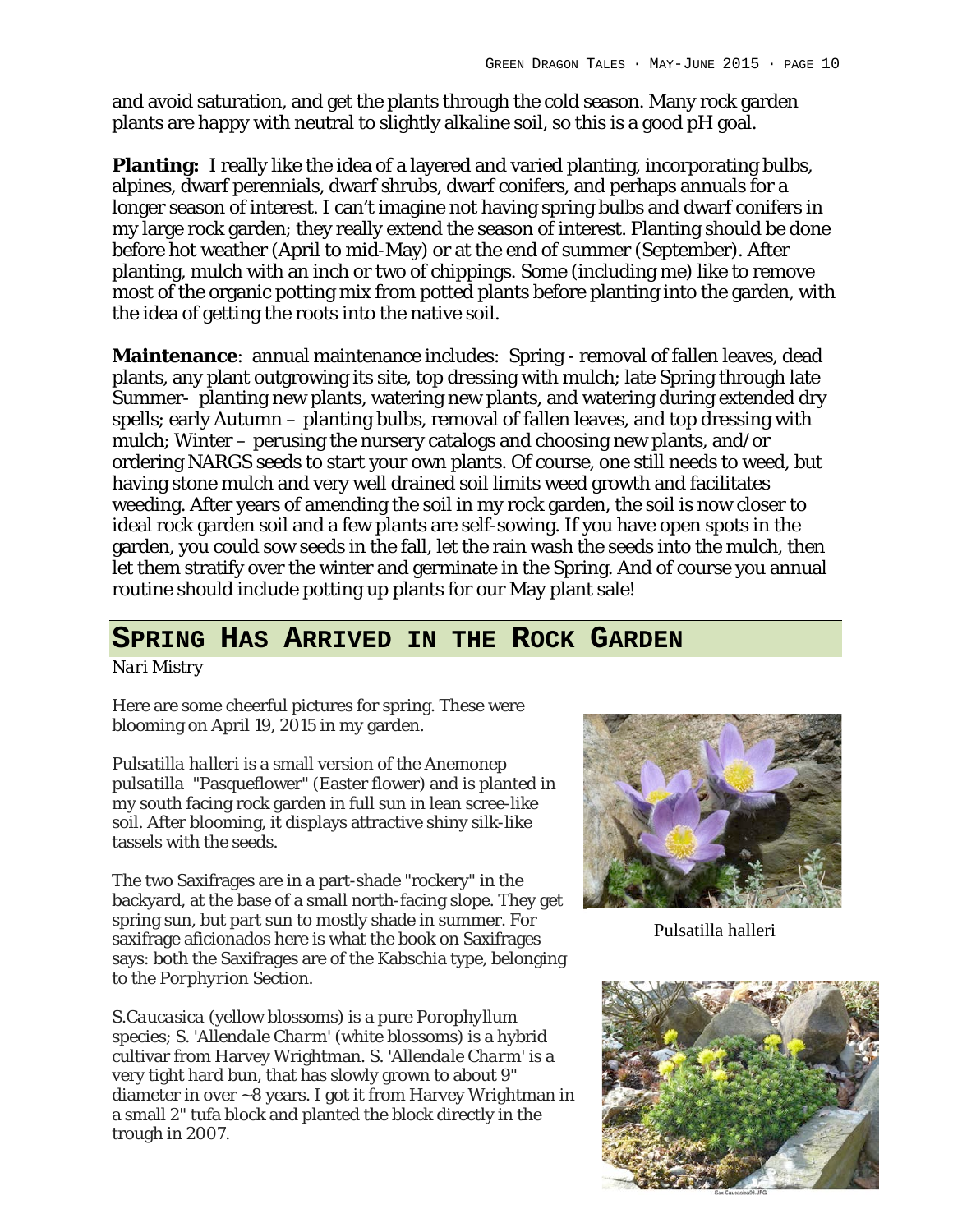*S.Caucasica* has much looser rosettes as you can see, planted in 2008, also slowly grown to about 8" diameter.

They were both planted in a trough mix of peatmoss/turface/gravel over a few inches of #1 stone, with turface top-mulch. No fertilizer added, annual dressing of cow-manure mixed with peat. These were both planted in my one-and-only hypertufa trough made at the first trough workshop at Billie Jean's years ago; the hypertufa mixture was faulty & began to fall apart, so the trough was buried in the scree long ago & never moved.



I have been lucky that these have done so well! I think water is the key and this year's snowcover helped, although the bloom has always been good.

# **WAYS YOU CAN CONTRIBUTE TO OUR CHAPTER**

*Carol Eichler*

Would you consider getting more involved with ACNARGS? Contact John Gilrein, Chapter Chair. Here are some ways to contribute:

- host a speaker by providing overnight accommodations
- join outside speakers for dinner and conversation
- suggest topics and/or speakers for program meetings
- bring refreshments to our meetings
- offer to be a trip/tour coordinator
- write a newsletter article or send in garden photos
- prepare a slideshow or presentation for Members' Share
- donate plants for our plant sales
- submit regular posts to our Facebook page

## **UPCOMING ACNARGS PROGRAMS**

*Mark your calendars! Unless otherwise specified, all local events start with a brown bag lunch at noon with the program following at 1 pm, and take place at the Whetzel Room, 404 Plant Science Building, Cornell University, Ithaca, NY (see map on the last page).*

**May 7-10:** NARGS National Conference in Ann Arbor, Michigan (our Chapter's overnight trip for the year)

**May 15:** Set up for ACNARGS Plant Sale: help needed; contact David Mitchell

**May 16:** ACNARGS Plant Sale at annual CCETC Garden Fair and Plant Sale 9-2pm, Ithaca High School, 1401 North Cayuga Street, Ithaca, NY

**June 20:** Chapter day trip to visit Binghamton area gardens. Details to come.

**August 15:** Annual Picnic and Members' Only Plant Sale, at the Picnic Shelter at Upper Buttermilk Falls State Park, Ithaca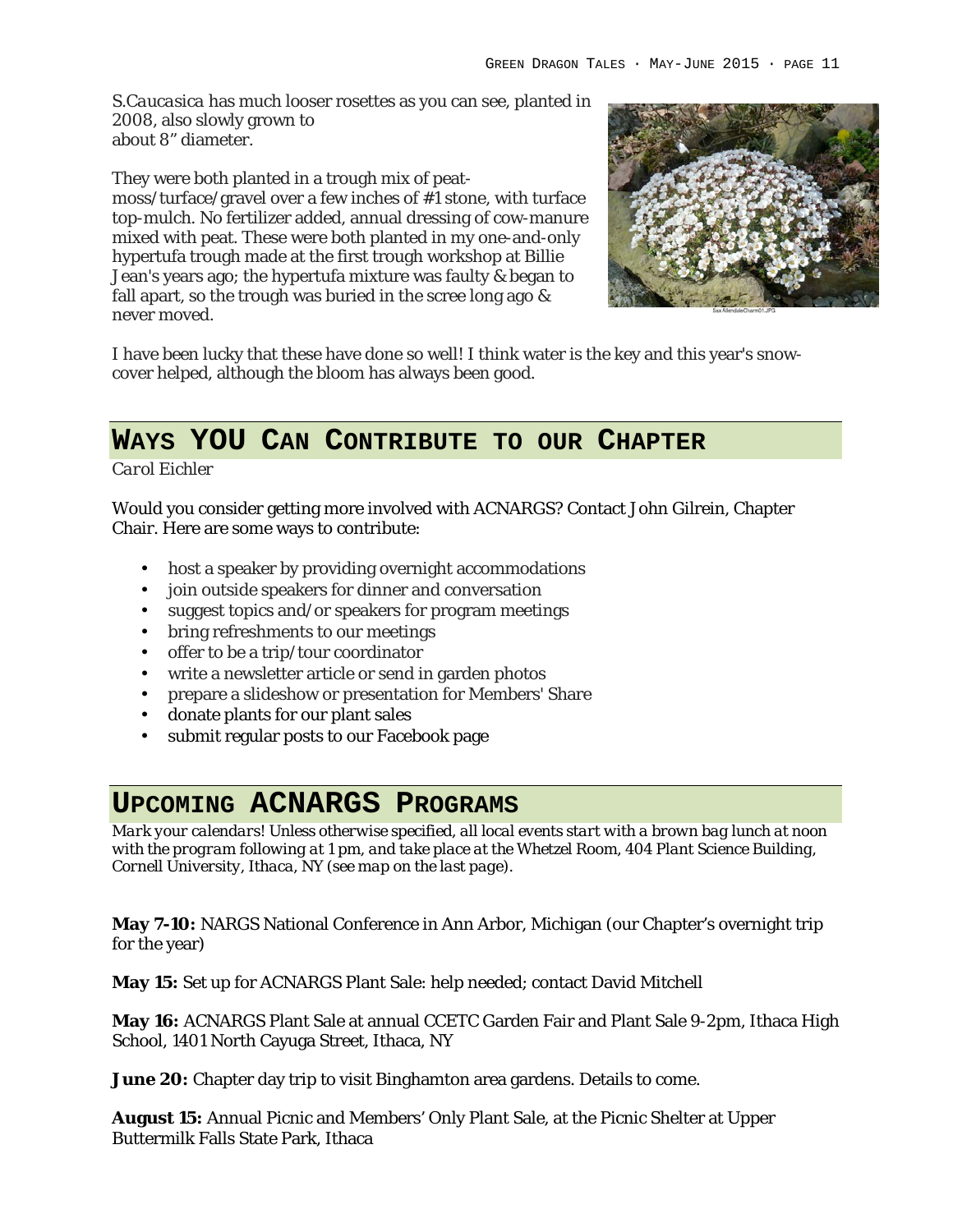**September 19:** Krissy Boys & Rosemarie Parker: (Tentative Title) All about Seeds: collecting, cleaning, storing, stratification, etc. Plant-of-the-Month sale to current members. Note location is Ken Post Lab Classroom.

**October 17:** Speaker TBD. Plant-of-the-Month sale to current members. Location to be determined.

**November 14:** Sharee Solow, horticulturist, landscape designer and garden writer from Philadelphia; speaker preceded by dish-to-pass luncheon and brief annual meeting. Note 2<sup>nd</sup> Saturday meeting date.

As we learn them, details of Chapter activities will be included in future newsletters, our blog, **acnargs.blogspot.com**, and our Facebook page, **http://www.facebook.com/acnargs**.

## **SELECT CALENDAR OF GARDEN EVENTS**

*To have a garden event in your area listed send all pertinent information to Carol Eichler at carolithaca@gmail.com*

**May 8-17:** Lilac Festival, Rochester. **Rochester-lilac-festival**

**May 20:** William Stein, Binghamton U., Gilboa Fossil Forest. 7-8:30 p.m. at the Unitarian Church annex. Visit **FLNPS.org** for info

**May 23 & 24:** Garden Open House. 50 Years in the Garden at Bill and Jane Plummer's, 10 Fox Lane East, Painted Post, NY. 2-4 pm

**June 20:** Fall Creek Garden Collective's annual walking tour, 11 a.m. – 3 p.m. Maps available at Thompson Park, Ithaca.

**June 22:** Carol Eichler, Rock Garden Basics. Suburban Garden Club, Manlius Library in Manlius, NY; lunch followed by presentation, noon – 2:30 pm

**August 1:** Open Garden Days, Tompkins County through Garden Conservancy (5 open gardens so far)

**August 14-16:** Northeast Regional American Conifer Society Meeting, Wayne, PA; **ACS Northeast Regional Meeting**

**Sept. 10-12:** National American Conifer Society Meeting, Sonoma County CA. **Conifer Society 2015 National Meeting**

**Sept. 12:** Gathering of Gardeners. **Gatheringofgardeners.com**

**October 13:** Carol Eichler, Making of the Wurster Memorial Garden. Liberty Hyde Bailey Garden Club, Ken Post Lab Classroom, Cornell University, Ithaca, 6:30 – 8:00 pm

## **ABOUT US - ACNARGS**

We are an all-volunteer organization and one of thirty-eight NARGS affiliated chapters active in North America. Our annual Chapter activities include 6 program-speaker meetings, the Green Dragon newsletter, web and Facebook pages, garden visits, overnight garden trips, hands-on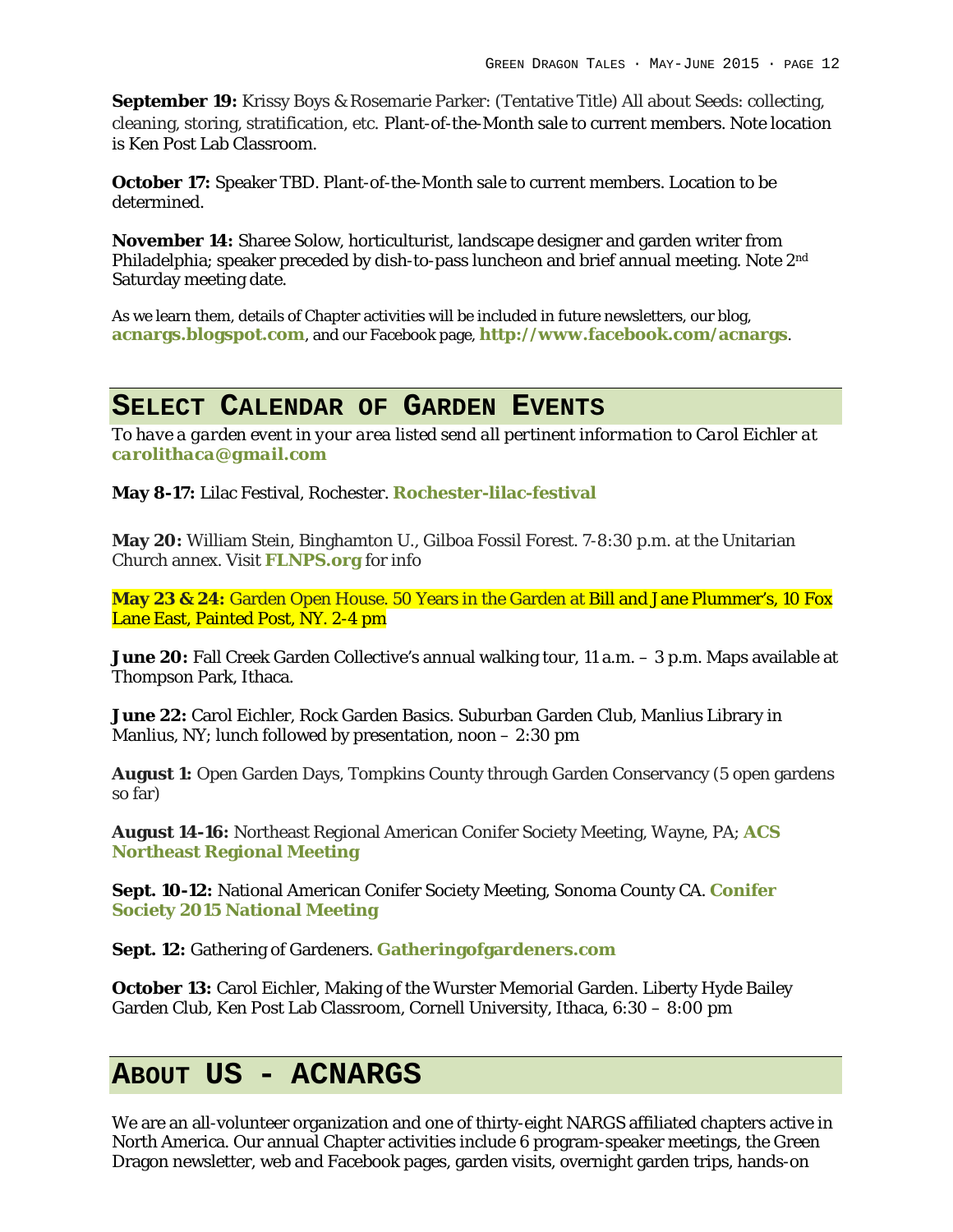workshops, and 3 plant sales a year. Our meetings are informal, friendly gatherings that provide a wealth of information and offer a source for unusual plants, plus the opportunity to be inspired by other gardeners. The public is always welcome.

Chapter membership starts at \$10 a year based on the calendar year. Membership includes these benefits: newsletter sent to you electronically (or option by mail for an extra fee), opportunity to travel on our planned overnight garden trips, and plant sale discounts and member only sales, including Plant-of-the-Month sales.

### **ABOUT NARGS NATIONAL**

NARGS National is our parent organization: We encourage you to join (online at **www.nargs.org**) for only \$30 a year. Benefits include a seed exchange, a quarterly publication, and an on-line web site featuring an archive of past publications, a chat forum and a horticultural encyclopedia. NARGS national also conducts winter study weekends and holds its Annual Meeting in interesting places where attendees have the opportunity to hear and visit with outstanding plants people from around the world who present talks and workshops.

### **RESPONSIBLE PEOPLE/2014 BOARD MEMBERS**

*If you want to volunteer, we'd love to hear from you!*

Chair: John Gilrein, **basecamp@alum.syracuse.edu** Program: Nari Mistry, **nbm2@cornell.edu** Program Committee Members: **Could this be you?** Secretary: Mary Stauble, **mes2@cornell.edu** Treasurer: BZ Marranca, **mmm10@cornell.edu** Plant Sales Chair: David Mitchell, **dwm23@cornell.edu** Plant Sales Committee Members: Michael Loos, BZ Marranca, Carol Eichler Plant of the Month: Colette Colby De Haan, **4kotobuki@gmail.com** and Vashti De Haan, **vadkam@yahoo.com** Membership: Mary Stauble, **mes2@cornell.edu** New Member Hospitality: Terry Humphries, **terryehumphries@gmail.com** Newsletter Editor: Carol Eichler **carolithaca@gmail.com** Newsletter Assistant: Pat Curran, **pc21@cornell.edu** Webmaster, Program Tech: Craig Cramer, **cdcramer@gmail.com**

#### **GREEN DRAGON TALES**

Published eight times a year (Feb., March, April, May/June, July/Aug., Sept., Oct. Nov./Dec.). Submit articles by the fourth Friday of the month preceding publication to Carol Eichler, **carolithaca@gmail.com**. Note: The next issue of *The Green Dragon* will be in July 2015.

Now for the Photo-of-the-Month (next page). Who can identify WHERE this is?